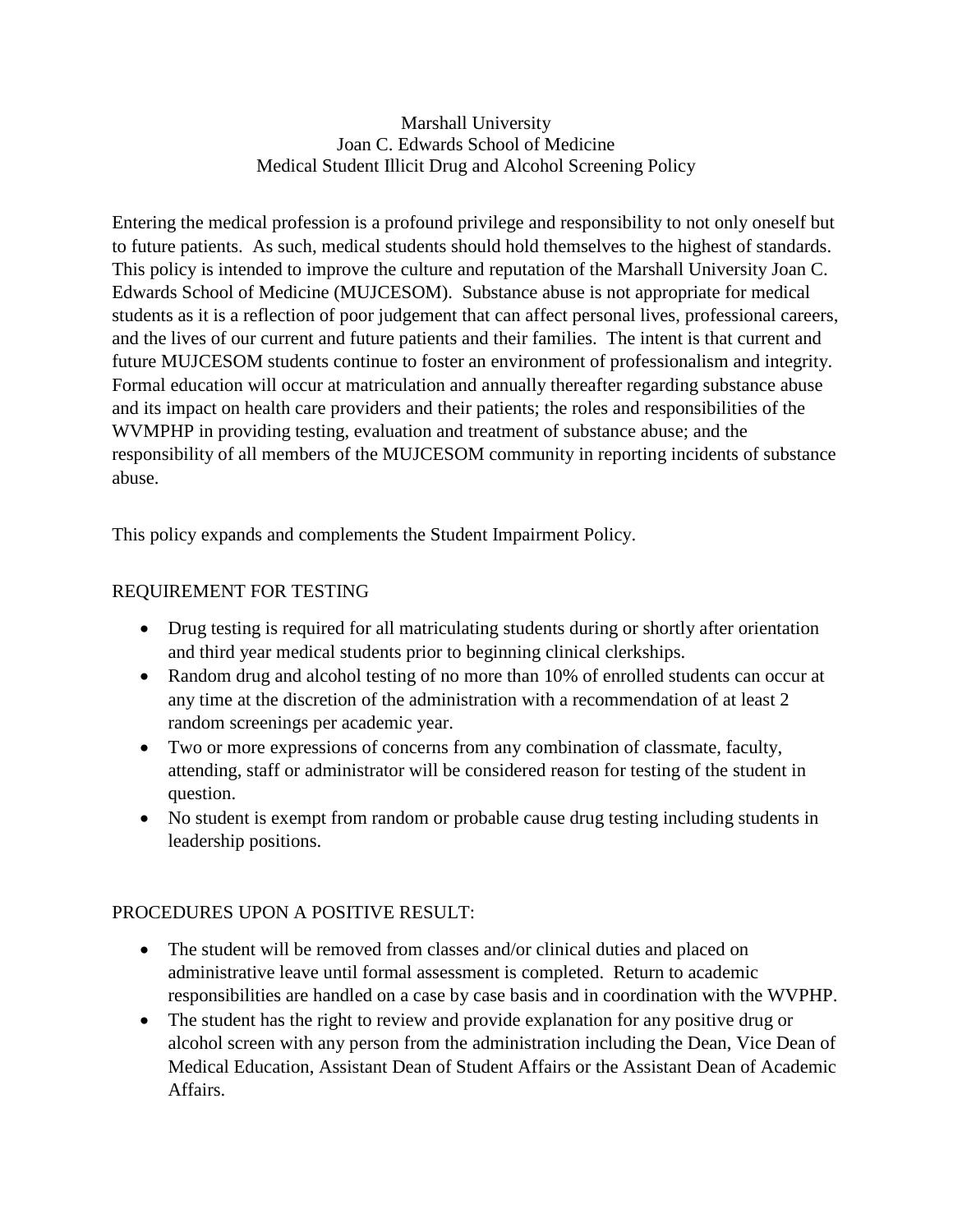- Confirmatory testing may be required or at the request of the student or administration.
- First Offense: The student will be referred to the WV Medical Professionals Health Program (PHP) for a formal assessment to assure no emotional distress is present and student safety is confirmed. The student will be subject to increased frequency of drug and alcohol testing and counseling as recommended by the PHP. Upon satisfactory completion/compliance of such a program, the student has the right to have their record expunged.
- Second Offense/Non-compliant First Offense: Student will be referred to the Substance Use Advisory Board (SUAB) which consists of the Dean, the Vice Dean of Medical Education, and the Assistant Dean of Student Affairs.
- Any student who fails a screening or refuses to comply with the recommendations of the WVMPHP will automatically be referred to the SUAB who at their discretion can refer the student on to the Academic and Professionalism Standards Committee.
- Any student who refuses drug or alcohol testing is subjected to referral to the Academic and Professionalism Standards Committee for immediate dismissal.

# ADDITIONAL CONSEQUENCES:

- Any student with a positive result who holds a leadership position will be removed from their position and ineligible for further election.
- Any student with a positive result will be removed from the list of students eligible for AOA as provided by the selection committee by the administration.

# Distribution of Illicit Drugs

• Any student proven to be distributing drugs of any kind, both prescription and nonprescription will automatically be referred to the Academic and Professionalism Standards Committee and will be subject to immediate dismissal.

For Non-prescribed use

• Any student suspected of using prescription medication without proper proof of a physician's prescription in their name will be subject to the same policies as above.

Student Professional Responsibility

- It is the professional responsibility of any student to report any concerns of using or distributing drugs and/or overconsumption of alcohol.
- Students with signs or symptoms of impairment should be reported to the Assistant Dean of Student Affairs, the Assistant Dean of Academic Affairs, the Vice Dean of Medical Education, or the Dean.
- "Red Flag" warning signs that possibly suggest impairment include but are not limited to the following:
	- Physical
		- o Sleep disorders
		- o Frequent accidents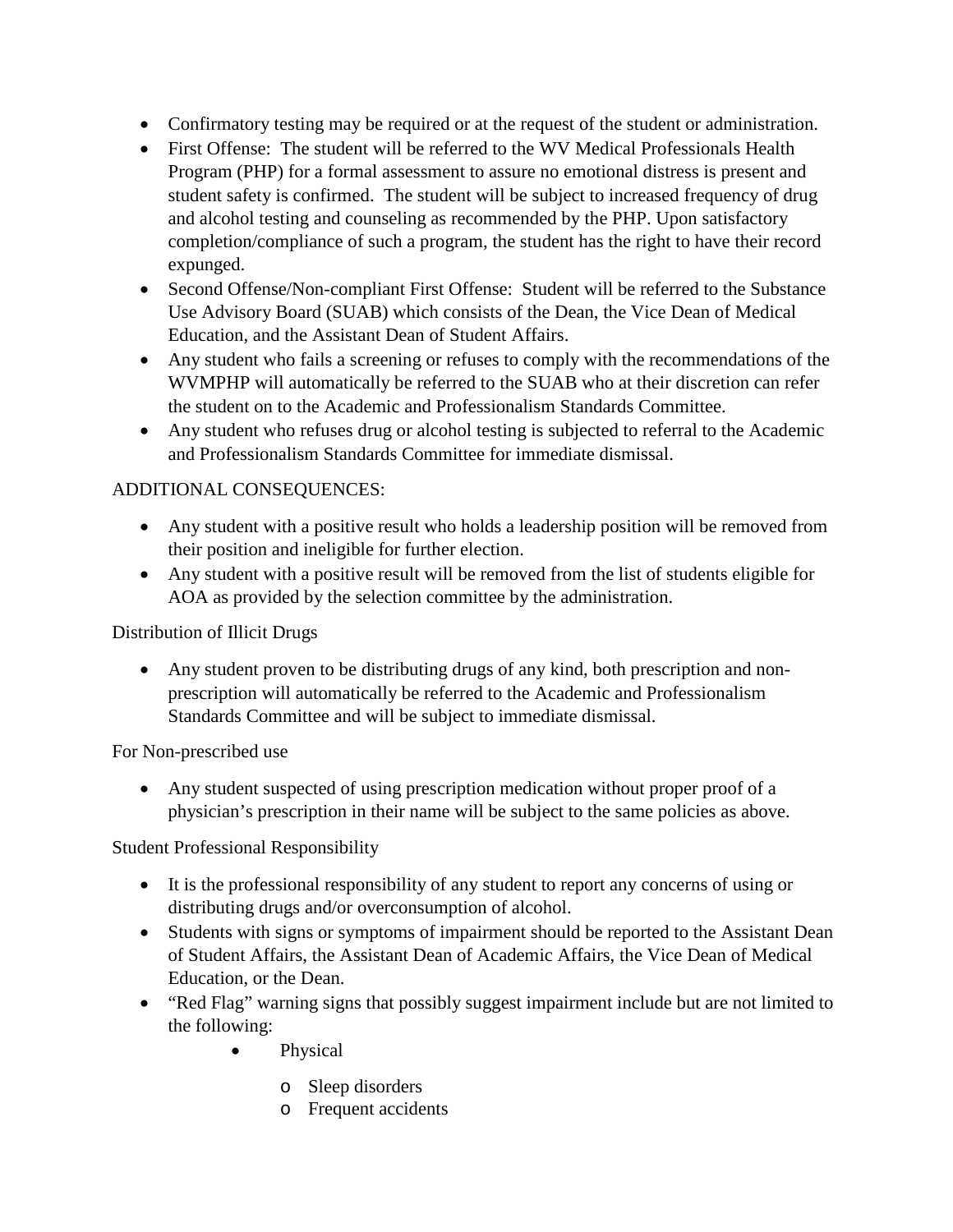- o Eating disorders
- o Deterioration in personal hygiene or appearance
- o Multiple chronic physical complaints for which no physical basis has been found
- Family
	- o Conflict
	- o Disturbed spouse
	- o Withdrawal from family members
	- o Separation or divorce proceedings
	- o Sexual problems, extramarital affairs
- Social
	- o Isolation from peers
	- o Withdrawal from outside activities
	- o Embarrassing or inappropriate behavior at social functions
	- o Driving while intoxicated
	- o Unreliability, unpredictability
	- o Interaction with police
- **Depression** 
	- o Risk-taking behavior
	- o Tearfulness
	- o Mention of death wish/suicide
	- o Slowed behavior and attention
	- o Flat or sad affect
	- o Dilated or pin-point pupils
	- o Wide swings in mood
	- o Self-meditation with psychotropic drugs
	- o Alcohol on breath at work or in class
	- o Uncontrolled drinking at social events
	- o Concerns of spouse or significant other about alcohol or drugs
	- o Moroseness
- In Hospital
	- o Unexplained absences or chronic tardiness
	- o Spending excessive time at the hospital
	- o Inappropriate orders in responses to phone calls
	- o Marked behavioral changes
	- o Decreasing quality of or interest in work
	- o Increasing difficulties with peers or staff
- In Academic Settings:
	- o Absence from required classes or coursework
	- o Any sharp variance in grades or academic performances
	- o Change in behaviors
	- o Unprofessional actions